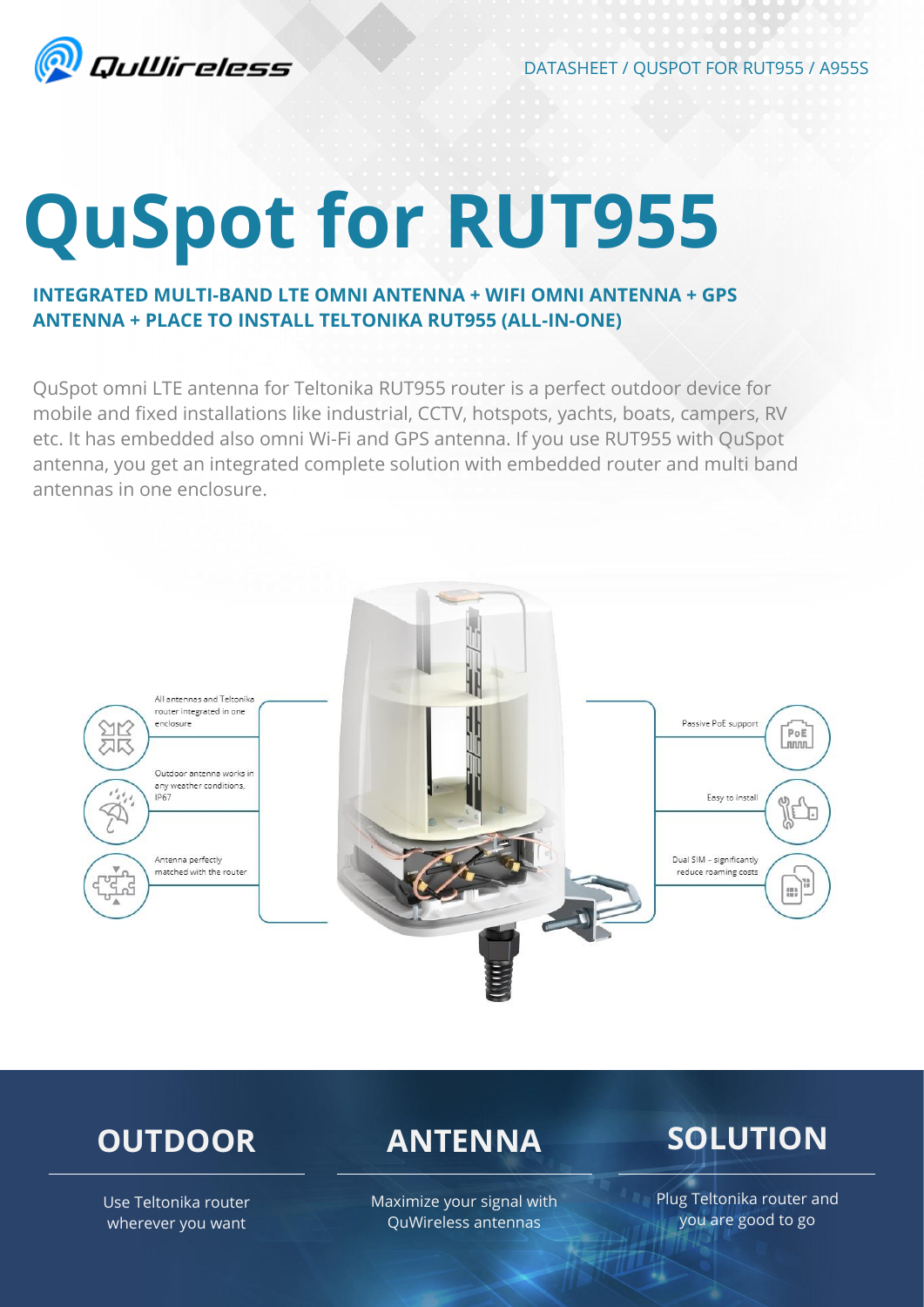

### **LTE SPECIFICATION**

| <b>FREQUENCY</b>                | 0.694-0.96 GHz                           |
|---------------------------------|------------------------------------------|
|                                 | $1.7 - 2.2$ GHz                          |
|                                 | $2.2 - 2.7$ GHz                          |
| <b>GAIN</b>                     | 2 dBi                                    |
|                                 | 2 dBi                                    |
|                                 | 4 dBi                                    |
| <b>VSWR</b>                     | $<$ 1.70, max $<$ 2.00                   |
|                                 | $<$ 1.60, max $<$ 2.00                   |
|                                 | $<$ 1.60, max $<$ 2.00                   |
| <b>BEAMWIDTH</b>                | 360°/35° +/- 5°                          |
|                                 | $360^{\circ}/35^{\circ}$ +/- $5^{\circ}$ |
|                                 | 360°/35° +/- 5°                          |
| POLARIZATION                    | Vertical                                 |
| <b>IMPEDANCE</b>                | $50\Omega$                               |
|                                 |                                          |
| <b>WI-FI SPECIFICATION</b>      |                                          |
| <b>FREQUENCY</b>                | 2.40-2.50 GHz                            |
|                                 | 4.70 - 6.00 GHz                          |
| <b>GAIN</b><br><b>VSWR</b>      | 6 dBi                                    |
|                                 | 7 dBi                                    |
|                                 | $<$ 1.70, max $<$ 2.00                   |
|                                 | $<$ 1.70, max $<$ 2.00                   |
| <b>BEAMWIDTH</b>                | $360^{\circ}/25^{\circ}$ +/- $5^{\circ}$ |
|                                 | 360°/25° +/- 5°                          |
| POLARIZATION                    | Vertical                                 |
| <b>IMPEDANCE</b>                | $50\Omega$                               |
| <b>MECHANICAL SPECIFICATION</b> |                                          |
| <b>MATERIALS</b>                | ABS, aluminum, PTFE                      |
| <b>INGRESS PROTECTION</b>       | <b>IP67</b>                              |
| <b>DIMENSIONS</b>               | 160 x 160 x 240 mm                       |
|                                 | $6.3 \times 6.3 \times 9.45$ inch        |
| WEIGHT                          | $1.5 \text{ kg}$                         |
|                                 | 3.31 lbs                                 |
| <b>OPERATING TEMPERATURE</b>    | From -40°C to 75°C                       |
|                                 | From -40°F to 167°F                      |
|                                 |                                          |